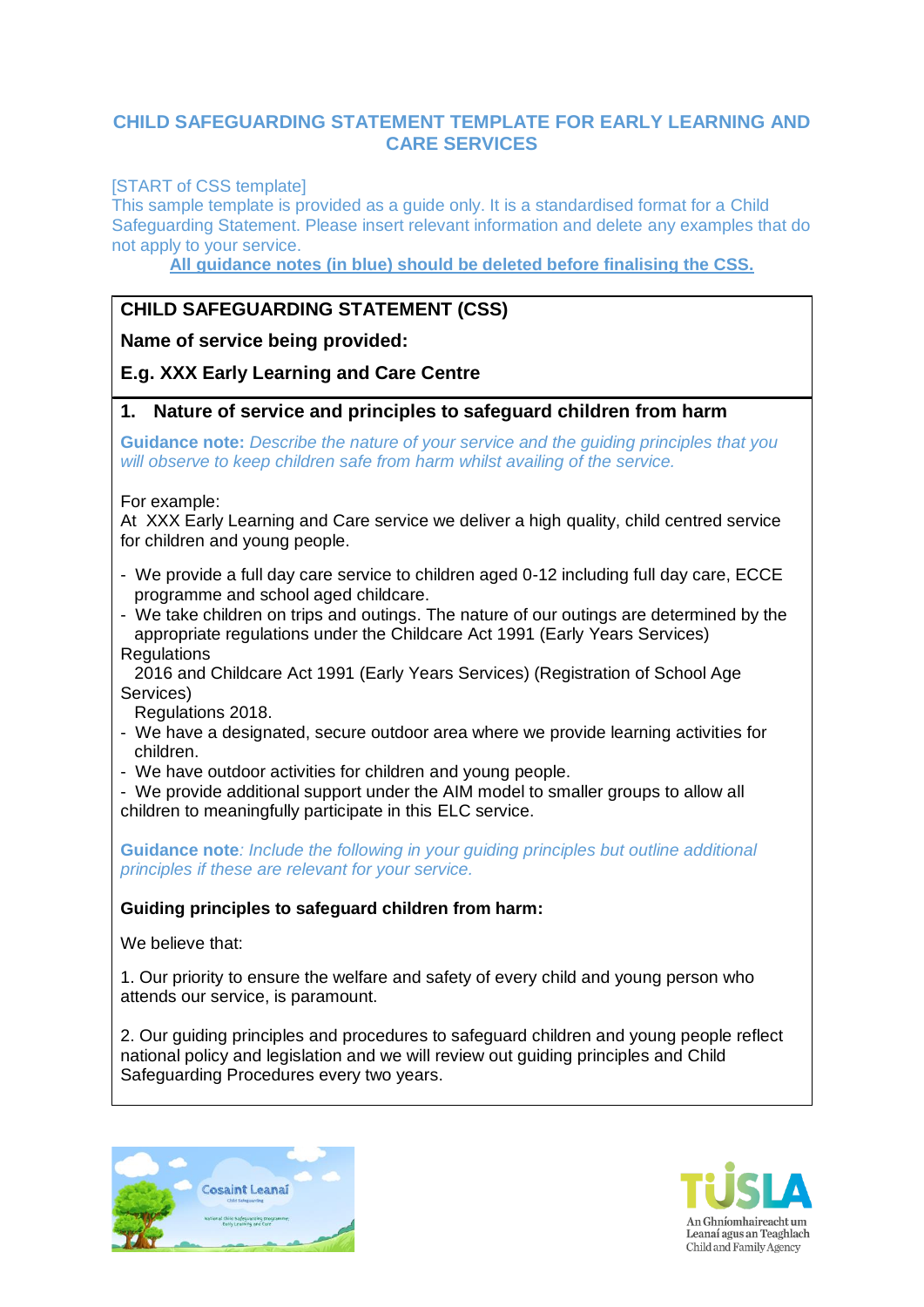3. All children and young people have an equal right to attend a service that respects them as individuals and encourages them to reach their potential, regardless of their background. 4. We are committed to upholding the rights of every child and young person who attends our service, including the right to be kept safe and protected from harm, to be listened to and to be heard. 5. Our guiding principles apply to everyone in our organisation. 6. Workers/volunteers must conduct themselves in a way that reflects the principles of our organisation. **2. Risk Assessment** We have carried out an assessment of any potential for harm *(as defined in the Children First Act 2015)* to a child while availing of our services. Below is a list of the areas of risk identified and the list of procedures for managing these risks. **Guidance note**: *Insert below areas where risks have been identified and where procedures are in place to manage the identified risk. Procedures may need to be developed to manage the identified risk. The following areas below are examples, Each Early Learning and Care Service must ensure that the risks identified are relevant to their settings and the activities they provide. The examples provided below are for consideration only and should be expanded on or added to as appropriate.* **Risk of harm (as defined in the Children First Act 2015) Procedure in place to manage identified risk** 1 For example: Risk of harm of abuse by staff/volunteers. Examples of risk include, but are not limited to: Rough handling of children by staff in a way that causes harm to a child Staff/volunteers shouting at or chastising children to the extent that it causes harm to a child - On-going provision of inadequate food and/or nutrition to the extent that it causes harm to a child Recruitment Procedure/Policy Complaints Procedure/Policy Procedure/Policy on Managing Behaviour **Staff Training Procedure/Policy** Staff Induction Procedure/Policy - Child Safeguarding Procedure/Policy Reporting Procedure/Policy - Child Safeguarding Training Procedure/Policy - Garda Vetting Procedure/Policy - Code of Behaviour for Staff/Students/Volunteers Procedure/Policy Allegation of Abuse Against Staff/Students/Volunteers Procedure/Policy 2 For example: Risk of abuse by staff and volunteers not knowing correct procedures. - Staff Training Procedure/Policy Staff Supervision Procedure/Policy - Reporting Procedure/Policy



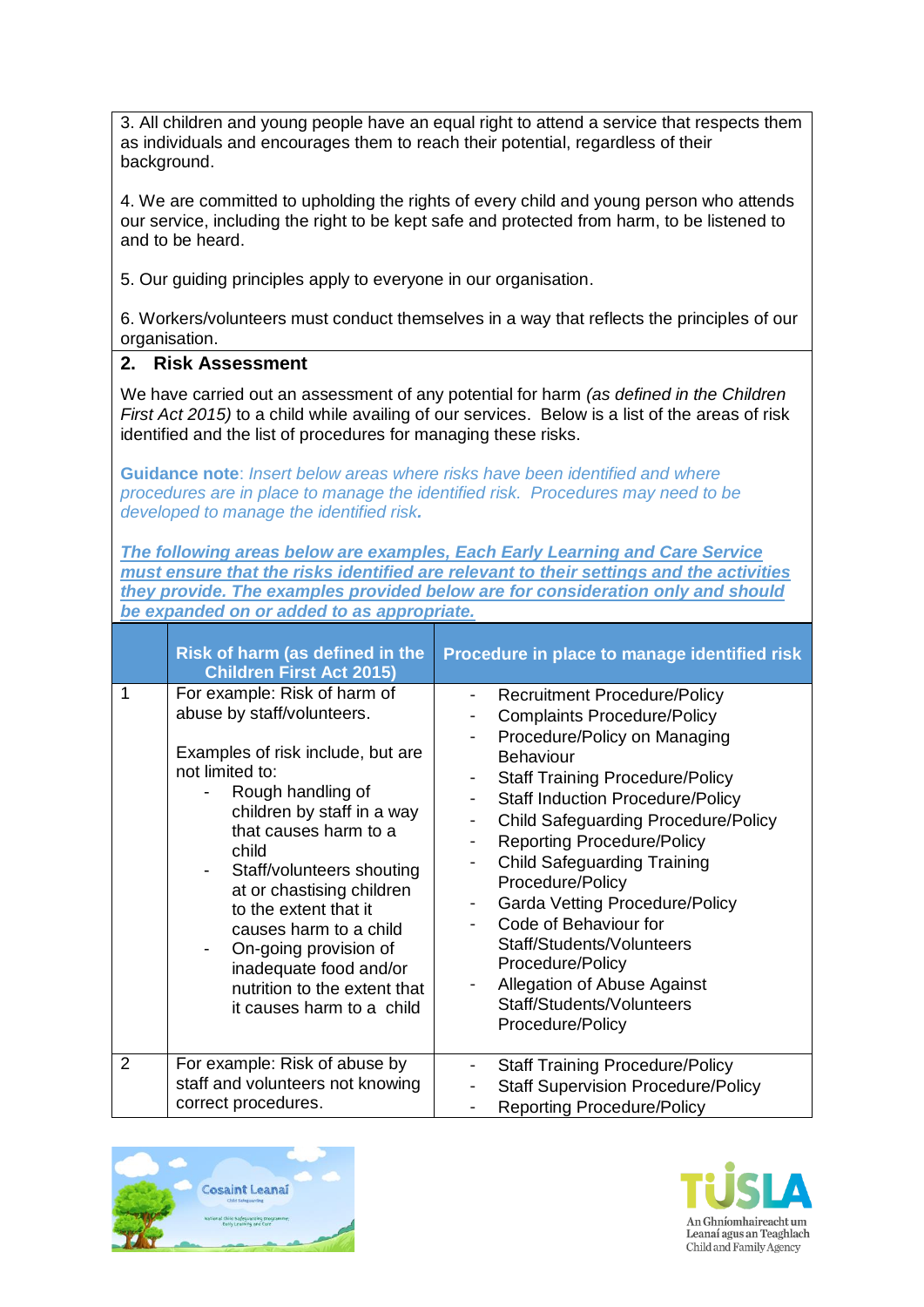|   | Examples of risk include, but are<br>not limited to:<br>Children placed at risk<br>due to inadequate<br>supervision<br>Children being harmed<br>as a result of staff not<br>reporting appropriate<br>concerns<br>Children being harmed<br>by inappropriate actions<br>or interactions by staff                                                                                                                                                                                                                                     | <b>Child Safeguarding Procedure/Policy</b><br>$\overline{\phantom{a}}$<br>Allegations of Abuse against<br>Staff/Students/Volunteers<br>Procedure/Policy<br><b>Complaints Procedure/Policy</b><br>-<br>Code of Behavior for staff and<br>volunteers Procedures/Policy<br>Procedure/Policy on Managing<br><b>Behaviour</b>                                                                                                                                                                                                                                         |
|---|------------------------------------------------------------------------------------------------------------------------------------------------------------------------------------------------------------------------------------------------------------------------------------------------------------------------------------------------------------------------------------------------------------------------------------------------------------------------------------------------------------------------------------|------------------------------------------------------------------------------------------------------------------------------------------------------------------------------------------------------------------------------------------------------------------------------------------------------------------------------------------------------------------------------------------------------------------------------------------------------------------------------------------------------------------------------------------------------------------|
| 3 | For example: Risk of abuse<br>during lone working/1:1 working<br>(personal care and intimate<br>care).<br>Examples of risk include, but are<br>not limited to:<br>An incident of sexual<br>abuse by a staff member/<br>student/volunteer, for<br>example, during nappy<br>changing or intimate care<br>routines<br>An incident of physical<br>-<br>abuse by a staff member/<br>student/volunteer during<br>one-to-one work<br>Emotional abuse by a<br>staff member/<br>student/volunteer taking<br>place during one to one<br>work | <b>Staff Training Procedure/Policy</b><br>$\overline{a}$<br><b>Staff Supervision Procedure/Policy</b><br>-<br><b>Recruitment Procedure/Policy</b><br>-<br><b>Garda Vetting Procedure/Policy</b><br>$\overline{\phantom{a}}$<br><b>Child Safeguarding Policy/Procedure</b><br>-<br>Personal and Intimate Care<br>Procedure/Policy<br><b>Inclusion Procedure/Policy</b><br>Code of Behaviour for Staff/Students/<br><b>Volunteers Procedure/Policy</b><br>Allegation of Abuse Against<br>$\overline{\phantom{0}}$<br>Staff/Students/Volunteers<br>Procedure/Policy |
| 4 | For example: Risk of harm by<br>use of unauthorised<br>photography or from online<br>abuse through social media or<br>internet access.<br>Examples of risk include, but are<br>not limited to:<br>Poor management of<br>images or recordings of<br>children, including those<br>shared publicly or on<br>social media                                                                                                                                                                                                              | Policy/Procedure on the use of the<br>Internet and Photographic and<br><b>Recording Devices</b><br>Social Media Procedure/Policy<br>Retention of Records Procedure/Policy<br>$\overline{\phantom{a}}$                                                                                                                                                                                                                                                                                                                                                            |



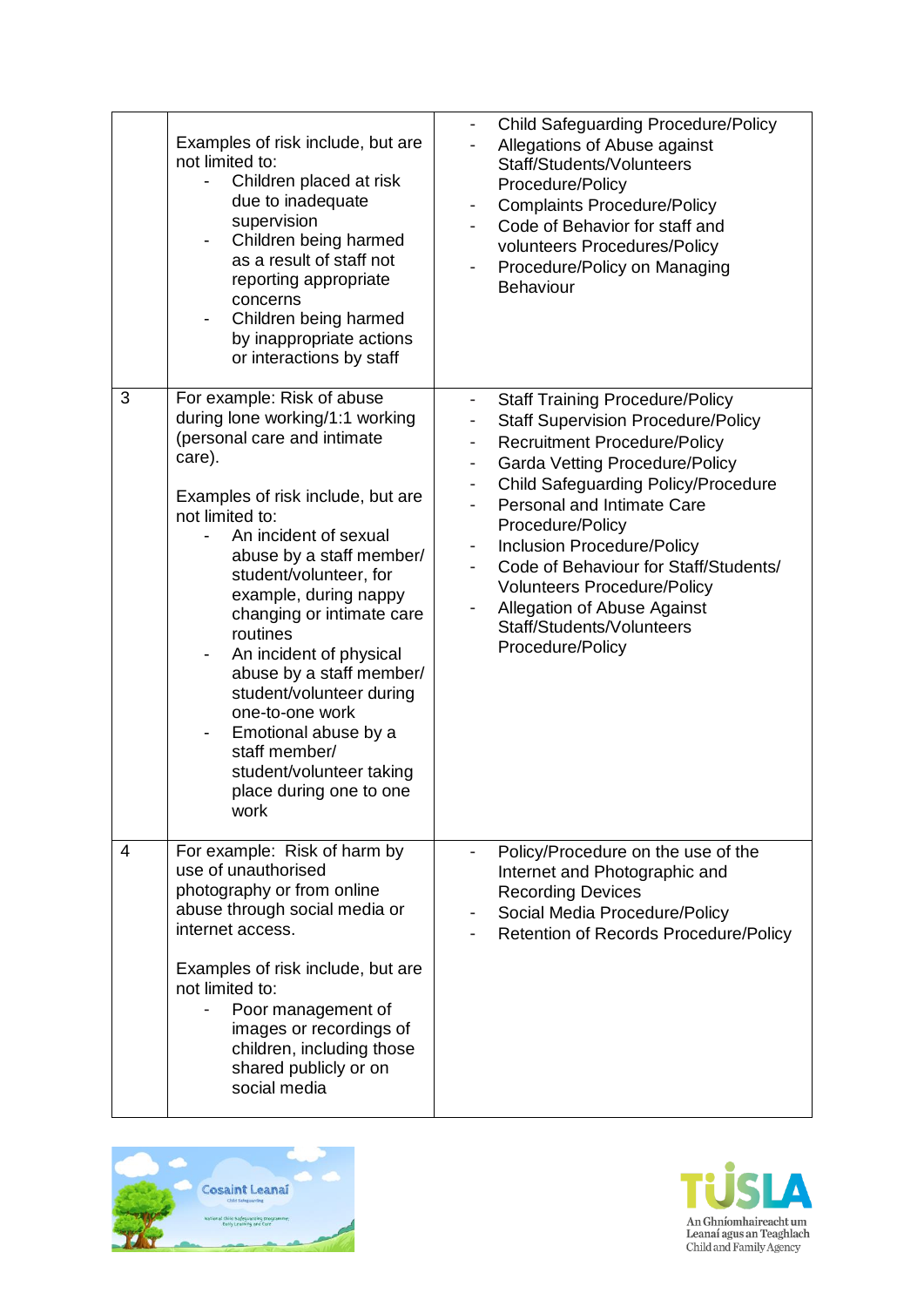| 5              | For example: Risk of harm from<br>unannounced visitors to services<br>(e.g. maintenance/<br>repairs/deliveries).<br>Examples of risk include, but are<br>not limited to:<br>Risk of children<br>absconding from<br>services due to<br>procedures for entering<br>and exiting buildings not<br>being adhered to, such<br>as doors being closed<br>etc.<br>Risk of physical, sexual<br>or emotional abuse to<br>children from visitors<br>Children placed at risk of<br>harm due to inadequate<br>supervision | <b>Staff Absences Procedure/Policy</b><br>$\overline{\phantom{a}}$<br><b>Risk Management Procedure/Policy</b><br>Supervision of Children<br>$\qquad \qquad \blacksquare$<br>Procedure/Policy<br>Visitor Signing in Procedure/Policy<br>Safety Statement Procedure/Policy |  |
|----------------|-------------------------------------------------------------------------------------------------------------------------------------------------------------------------------------------------------------------------------------------------------------------------------------------------------------------------------------------------------------------------------------------------------------------------------------------------------------------------------------------------------------|--------------------------------------------------------------------------------------------------------------------------------------------------------------------------------------------------------------------------------------------------------------------------|--|
| 6              | For example: Risk of harm from<br>peer to peer abuse.<br>Examples of risk include, but are<br>not limited to:<br>Repeated, extreme acts<br>of bullying (i.e. verbal,<br>psychological or physical<br>aggression between<br>children)<br>Children using social<br>$\overline{\phantom{0}}$<br>media platforms to post<br>derogatory comments or<br>pictures of other children                                                                                                                                | Anti-bullying Procedure/Policy<br>$\qquad \qquad \blacksquare$<br>Supervision of Children<br>Procedure/Policy<br><b>Complaints Procedure/Policy</b><br>۰<br><b>Staff Training Procedure/Policy</b>                                                                       |  |
| $\overline{7}$ | For example: Risk of harm on<br>outings.<br>Examples of risk include, but are<br>not limited to:<br>Children placed at risk of<br>harm due to inadequate<br>supervision on outings<br>A child going missing, or<br>is unaccounted for, for<br>any period of time                                                                                                                                                                                                                                            | <b>Outings Procedure/Policy</b><br><b>Risk Management Procedure/Policy</b><br><b>Staff Training Procedure/Policy</b><br><b>Child Safeguarding Procedure/Policy</b><br><b>Critical Incident Procedure/Policy</b>                                                          |  |



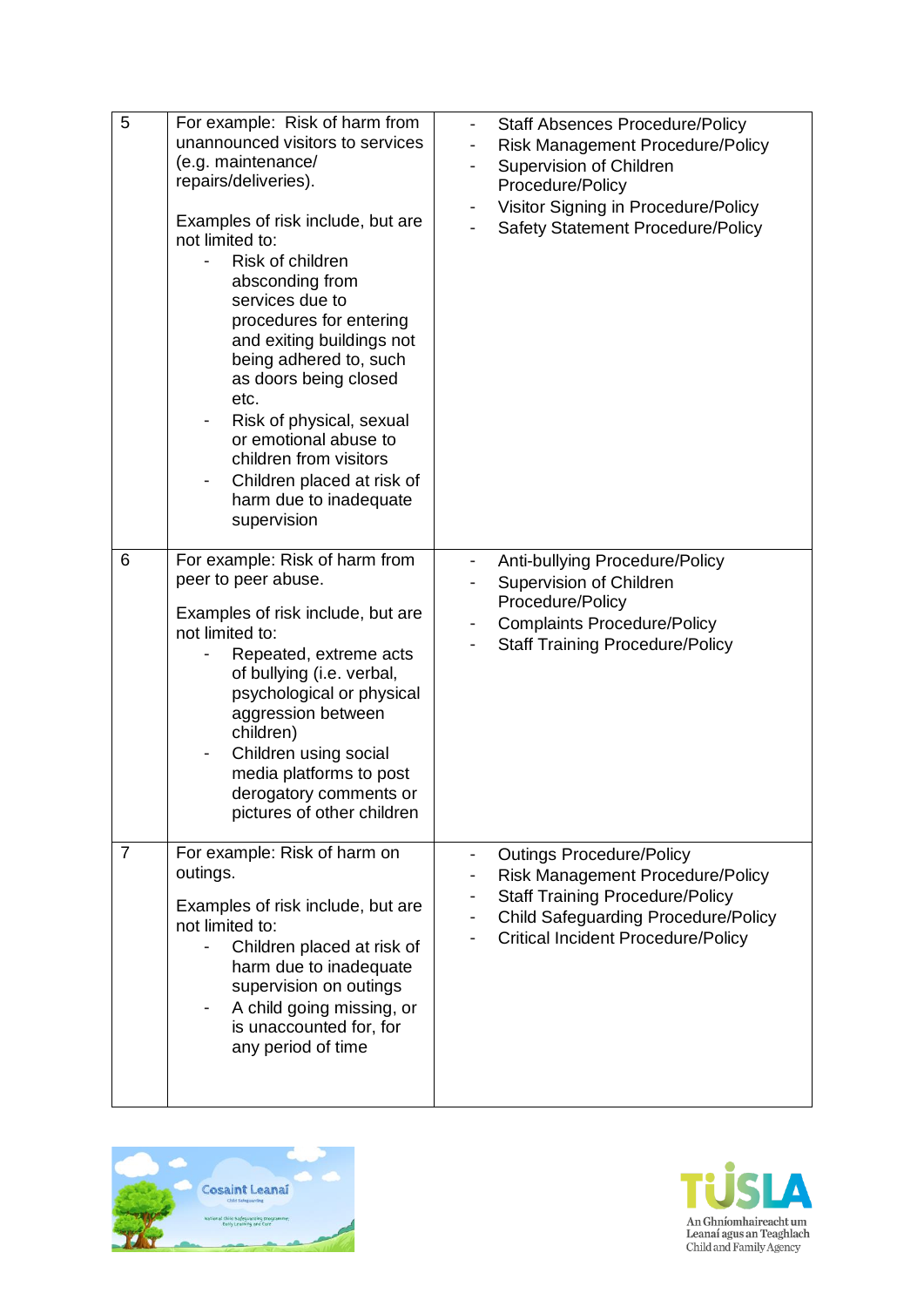#### **3. Procedures**

**Guidance note:** *The following text outlines the procedures which are specified in the Children First Act, 2015 and must appear in the Child Safeguarding Statement.* 

Our Child Safeguarding Statement has been developed in line with requirements under the Children First Act 2015, Children First: National Guidance for the Protection and Welfare of Children 2017, and Tusla's Child Safeguarding: A Guide for Policy, Procedure and Practice.

The procedures listed in our Risk Assessment and the Specified Procedures below support our intention to safeguard children while they are availing of our service:

- Procedure for the management of allegations of abuse or misconduct against workers/volunteers of a child availing of our service;
- Procedure for the safe recruitment and selection of workers and volunteers to work with children;
- Procedure for provision of and access to child safeguarding training and information, including the identification of the occurrence of harm;
- Procedure for the reporting of child protection or welfare concerns to Tusla;
- Procedure for maintaining a list of the persons (if any) in the relevant service who are mandated persons;
- Procedure for appointing a Relevant Person.

This Child Safeguarding Statement will be displayed prominently.

All procedures will be made available to staff, parents, young people, members of the public and Tusla, if requested.

## **4. Implementation and Review**

**Guidance note:** *At a minimum, reviews must be carried out every 24 months. The Provider of the Relevant Service has overall responsibility for the organisation. This may be the Chief Executive Officer, chairperson of a Board of Management, owner/operator, etc.*

We recognise that implementation is an on-going process. Our service is committed to the implementation of this Child Safeguarding Statement and the procedures that support our intention to keep children safe from harm while availing of our service.

This Child Safeguarding Statement will be reviewed on \_\_\_\_\_\_\_\_\_\_\_\_\_\_\_\_ or as soon as practicable after there has been a material change in any matter to which the statement refers.

**Signed: Signed: Signed: Signed: Signed: Service CO** 

[Insert the name and contact details of the Provider of the Relevant Service]